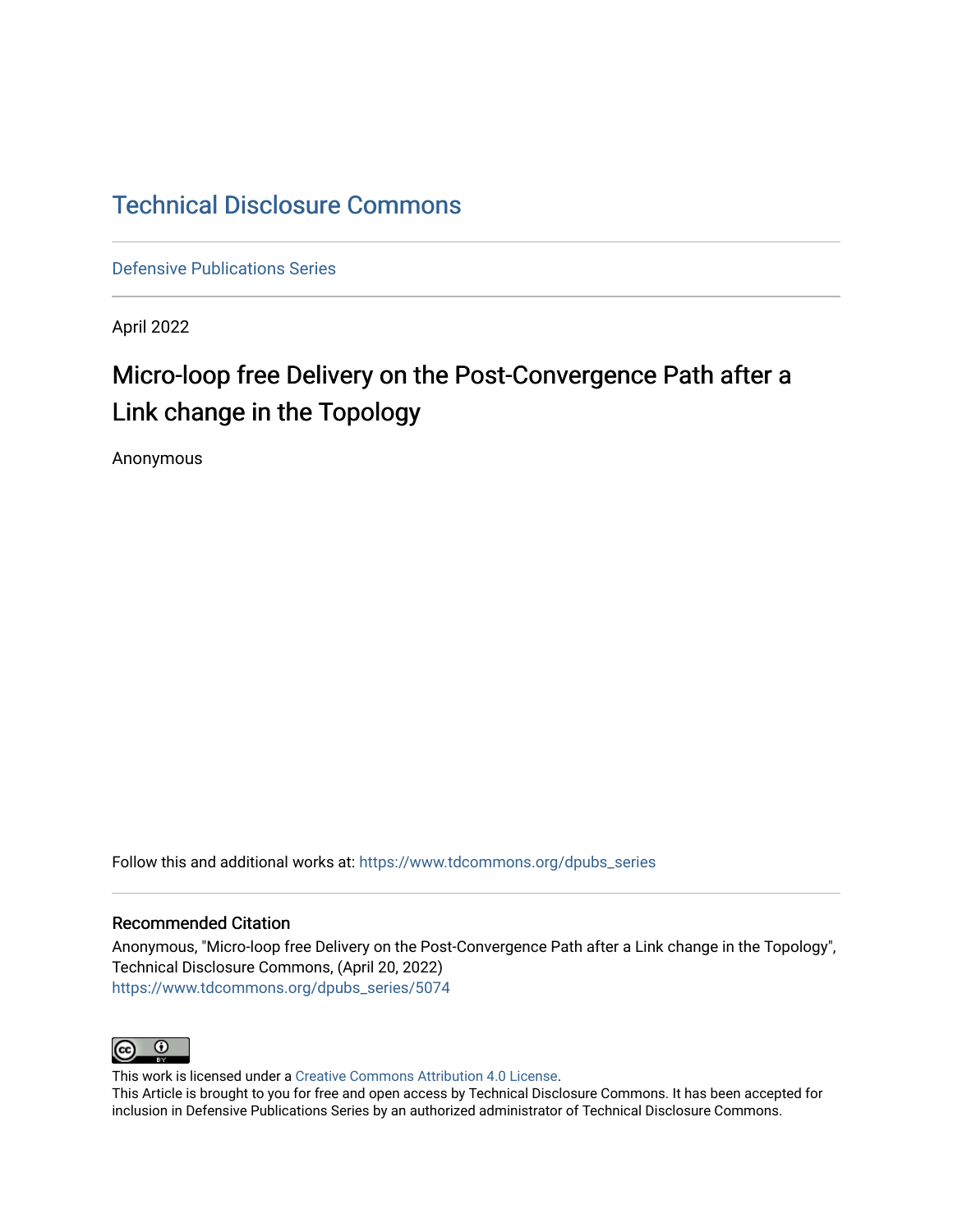#### **Micro-loop free Delivery on the Post-Convergence Path after a Link change in the Topology**

#### **ABSTRACT**

This disclosure provides robust and generalized algorithms that allow prevention of microloops directly on the post-convergence path following a link failure (Link down) or upon re-convergence following a newly inserted link in the topology (Link up). Through this solution, if a remote link fails, traffic can leverage emulated local loop-free backup calculations on behalf of the PLR nodes without explicitly redirecting traffic to the PLR and instead directly tunnel traffic to reach the destination directly on the post convergence path (after the link churn) through a loop-free intermediary node (in a loop-free manner) during convergence, thus resulting in minimal to no traffic loss due to micro-loops on any link on the post convergence path.

### **DETAILED DESCRIPTION**

#### **Identification of Impacted Prefixes:**

- The disclosure uses a modified Diikstra's algorithm with vertex tagging to identify prefixes impacted by the failed or newly brought up link – this allows impacted prefixes to be identified unambiguously, without resorting to heuristics. This in turn allows this proposal to be applied to any topology of arbitrary complexity with no constraints on the number or type of links in the topology- for example, there is no requirement nor recommendation to use a ring topology for this proposal.
- For link down, the modified Dijkstra's algorithm identifies prefixes which were reachable via/behind the failed link, which now qualify for tunnel protection.
- For link-up scenarios, the modified Dijkstra's algorithm identifies destination prefixes that are behind both the near and far end PLR nodes as prefixes which now qualify for tunnel protection.
- The SPF based identification can protect prefixes in situations where the local nexthop or path for that prefix's route on the calculating router is not seen to change locally.
- Impacted prefixes identified in 3 and 4 are then sent using a directed tunnel to the PQ node or PQ segment identified in 1, which are loop free by derivation and can forward onward to the destination.

Other approaches for remote micro-loop avoidance, include the strategy of shipping to the near end Point of Local Repair (PLR), and then leveraging the switchover on the hardware forwarding entry at the PLR, which is less efficient than the scheme described in this proposal.

A framework or guideline is provided within which remote micro-loop avoidance solutions can be implemented on the post convergence path. It allows for remote micro-loop avoidance to be implemented, directly on the post convergence path using an intermediate node, which once reached is guaranteed to be loop-free, in the path onward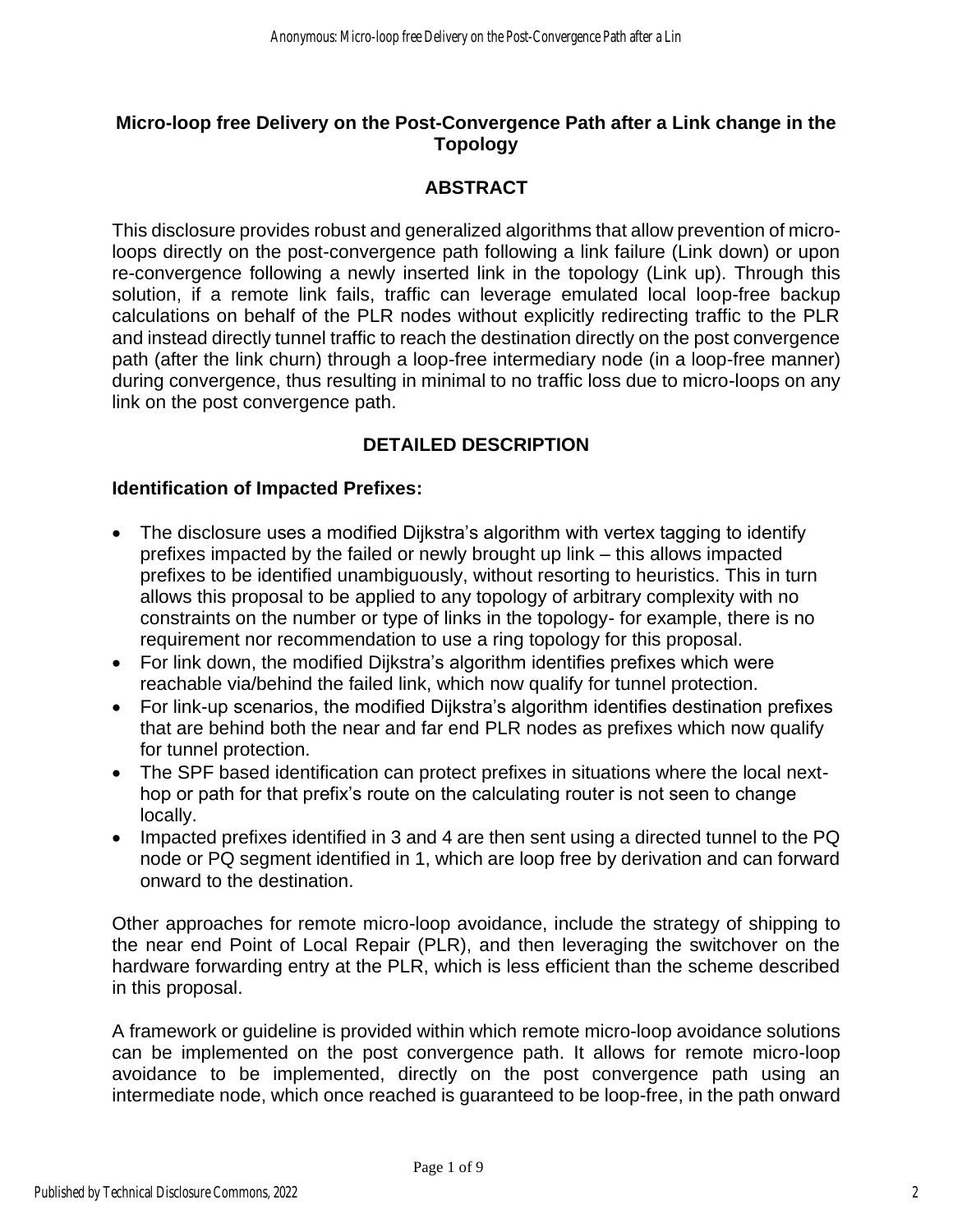to the destination. This proposal provides clear, unambiguous algorithms to identify a loop free intermediate node on the post-convergence path for onward forwarding to the destination.

Remote link failures can also cause micro-loops as seen in Fig.2. Here, Node 1- Node 4 link has gone down, and Node 1 will kick off its Micro-loop solution which will help traffic running from Node 1 to Node 4. However, for traffic streams running from Node 3 to Node 4, this does not help, since micro-loops can occur round the ring topology based on convergence. Once again, this is because for routers Node 2, 3, 6 and 5, the pre-fault path to reach Node 4 is clockwise, and it takes time for all the routers to learn of and run SPF in response to the Node 1 – Node 4 link failure.



The Ship-To-PLR solution does provide a reasonably good solution to remote micro-loop avoidance, but when compared to this proposal, has additional overhead in the sense that it is less efficient because it first directs the traffic eligible for protection to the PLR, which then leverages its TiLFA backup to forward to its PQ node or P+Q segment to hairpin the traffic through the source again. This is depicted in Fig. 2 below. Additionally, the specific version of Ship-To-PLR implemented in SAOS releases 10.6.0 and 10.7.0 uses a heuristic to identify impacted prefixes.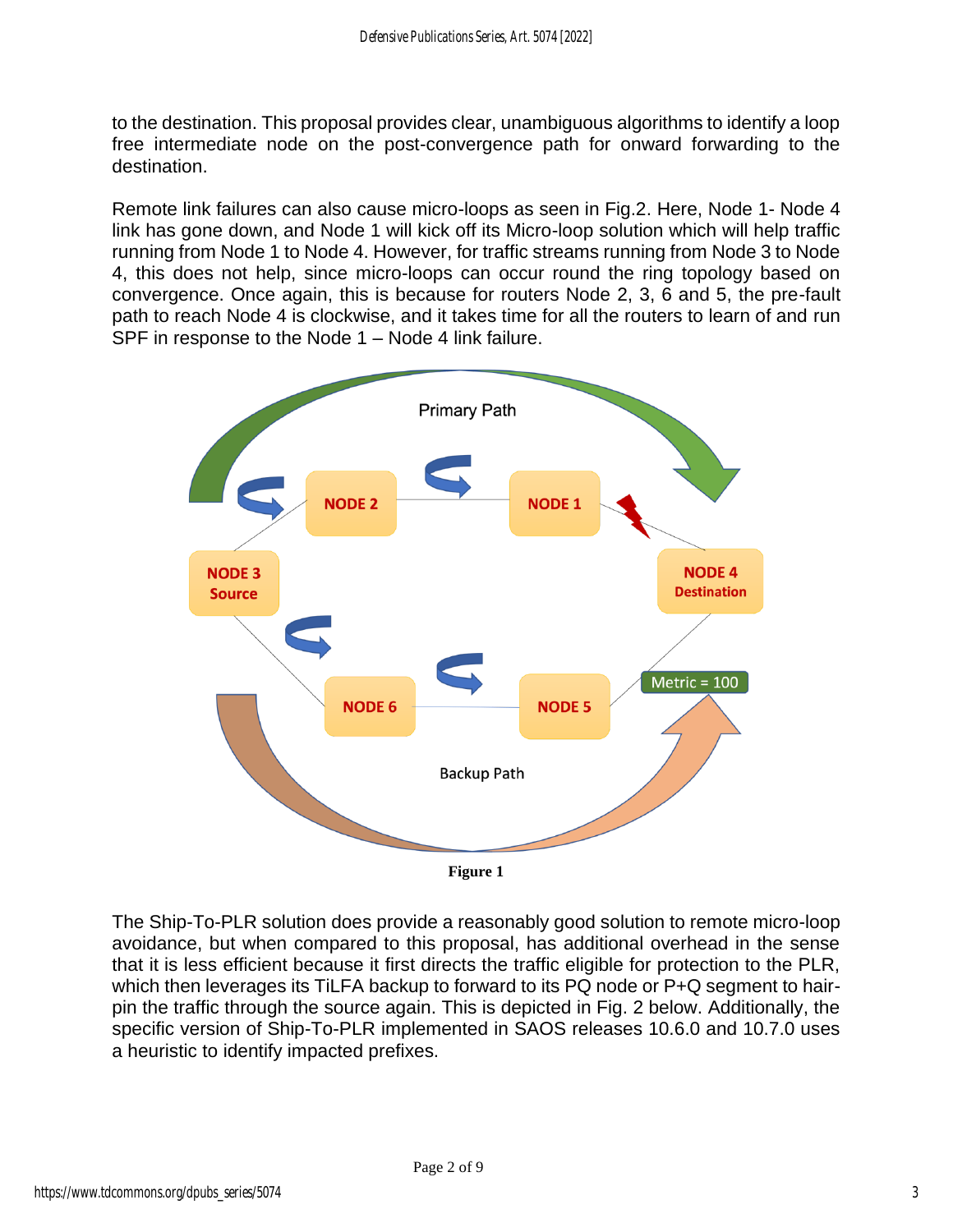By contrast, this proposal does not re-direct traffic to the PLR and does not hair-pin traffic through the source. Instead, effectively, it calculates a TiLFA backup on behalf of the PLR, (which is guaranteed to be on the post-convergence path after the link down) and sends to the PQ node or P+Q segment identified by the backup path. This allows traffic to be directly sent on the post convergence path in a loop free manner. Additionally, the modified Dijkstra's algorithm used in this proposal is not a heuristic and can unambiguously identify impacted prefixes, (whose routes changed by the link up or link down) on any arbitrary topology with any number of links and any manner of interconnection.





This proposal assumes symmetric link costs, meaning that for every link in the topology, the link cost of a link A-B at node A is the same as the link cost for the same link at node B (i.e., the link cost of the link in either direction is the same).

Ideally, the prefixes that need to be protected are the ones that are not in the P space of the failed link with regard to the SPF tree rooted at the source.

Assuming symmetric link costs means that the topology is a connected undirected graph, and every vertex in the topology will either be in the P space, or in the Q space – that is, between the P space and the Q space, every vertex in the topology will be covered – there cannot be vertices that are neither in the P space nor in the Q space.

This in turn allows us to use the Q space to identify all the prefixes that need protection, and the algorithm used here for the link down case, tracks all prefixes behind the PQ node or P+Q segment and marks them eligible for protection.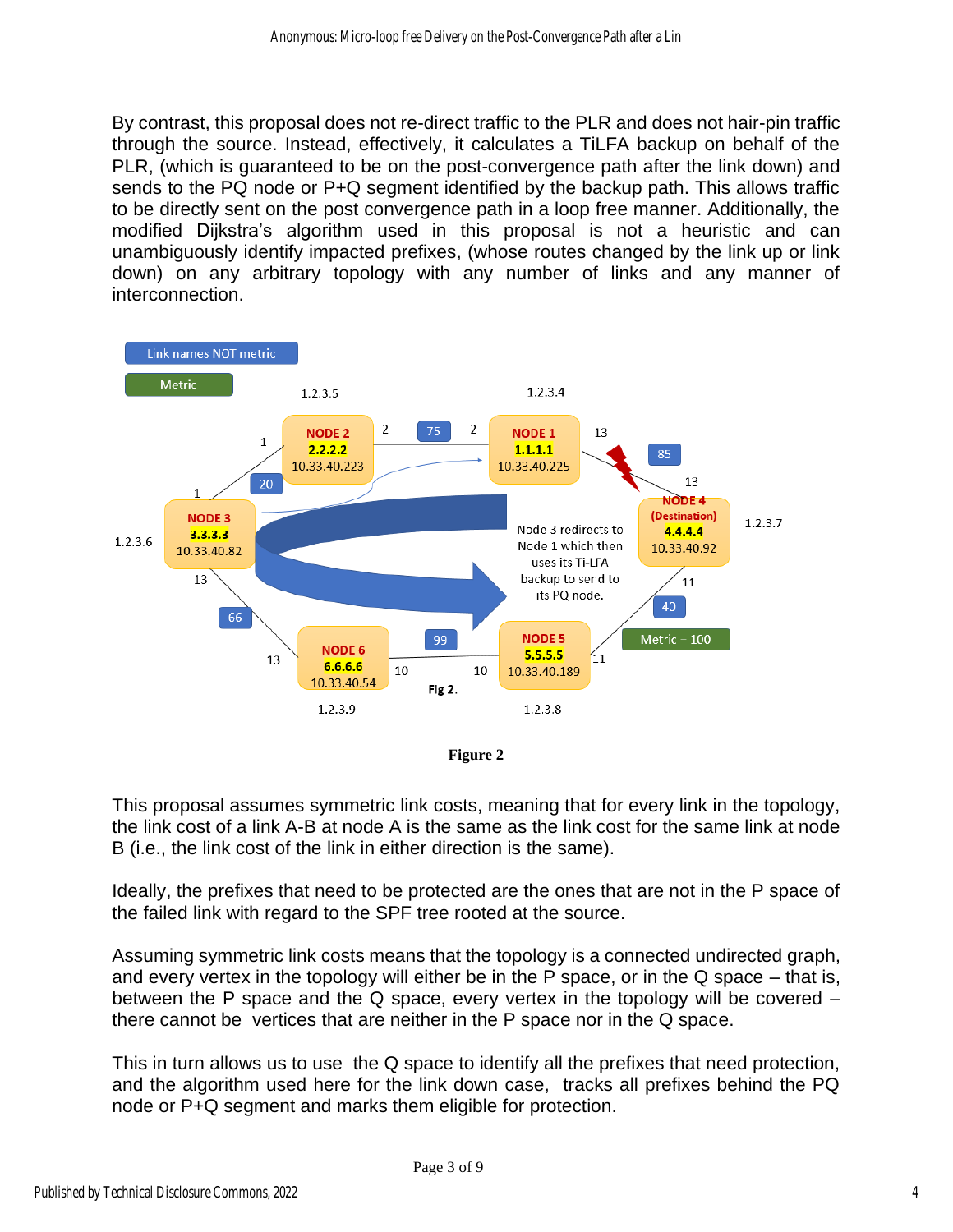In the present solution, the following stages occur:

- 1. Identification of Link Down and Detection of Nearer End:
	- A router detects that a remote link has gone down and runs logic to identify the closer end of the link and the farther end of the link by measuring the distance to the nearer and farther end of the link
	- In Figure 3 below, Node 3 will detect the Node1-Node4 Link down (via IGP flooding) and will deduce that Node 1 is the closer endpoint to itself. Node 1 is identified as the near-end PLR and Node 4 is identified as the far-end PLR.
	- In the event that both ends of the link are seen to be equidistant from this router, no action is taken by this proposal.



- 2. Emulation of PQ space calculation as if at PLR:
	- Each node sourcing traffic, upon receipt of LSPs identifying the downed link, computes an emulated SPF (reverse SPF) rooted at the near end node to identify the P space with respect to the failed link, on the SPF tree rooted at the node. P space is computed by excising the sub-tree hanging below the downed link from the SPF tree calculated above and removing all nodes in the excised sub-tree from the P space.
	- Each node sourcing traffic, upon receipt of LSPs identifying the downed link, computes an emulated SPF (reverse SPF) rooted at the far end of the link, identifying the Q space of the link. Q space is computed by excising the subtree hanging below the downed link from the SPF tree calculated above and removing all nodes in the excised sub-tree from the Q space.
	- The P space and the Q space are then intersected to identify either a single PQ node, or disjoint P and Q sets. This node or set of nodes is then preserved for the next step in 3 below.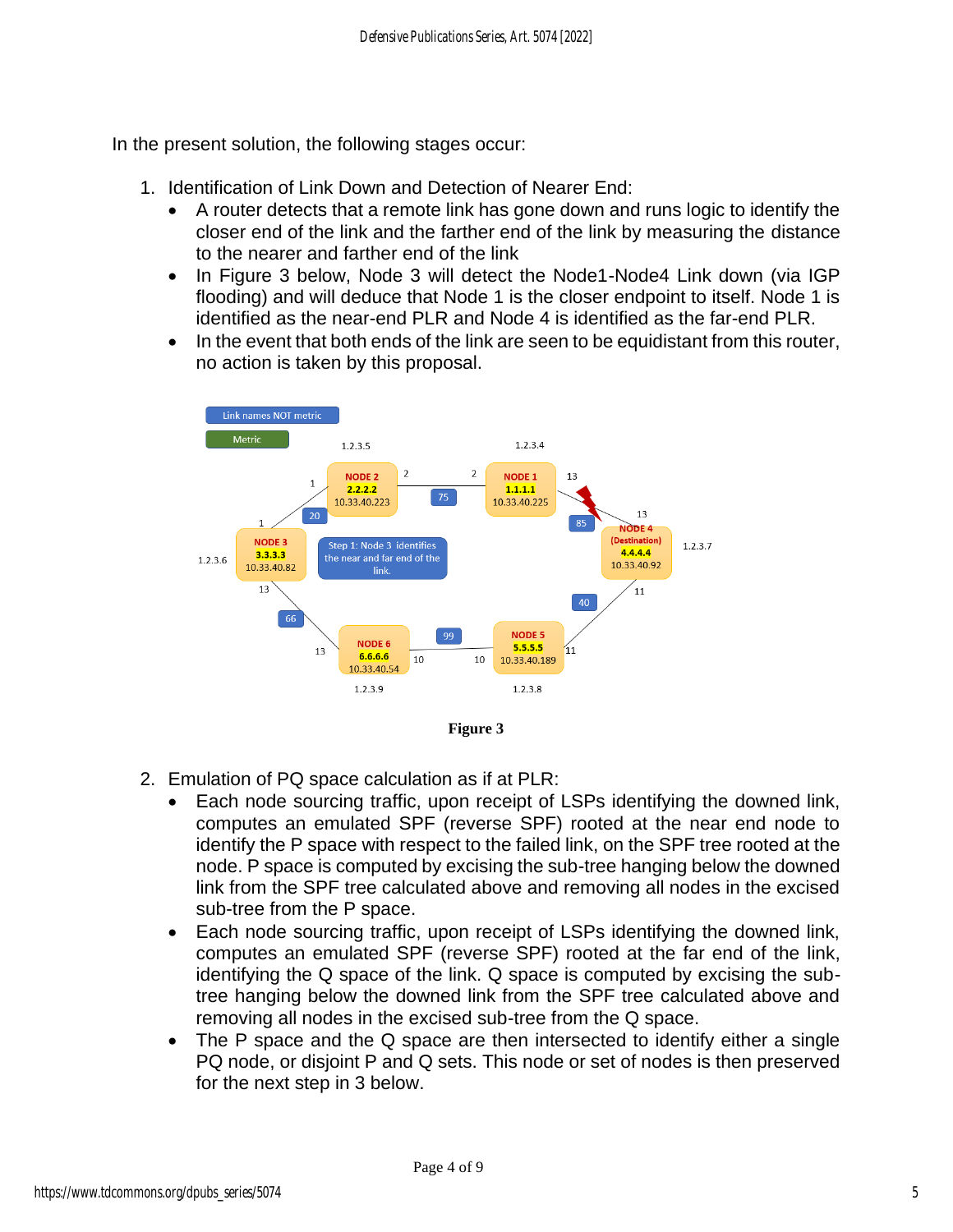Labels to the intermediate nodes are generated after consulting the segment routing database. These labels are saved for use in the modified Dijkstra's run below.



**Figure 4**

- 3. [Link Down] Modified Dijkstra's Run to Indentify Impacted and Protectable Destinations:
	- At each node in the network sourcing traffic, other than the PLR nodes, when pulling in optimal reachability candidate nodes from the TENT BHeap, each node is checked to see if it matches the PQ node computed in the previous step (in the case of single segment TiLFA) or the P Node or the Q Node in the case of disjoint P and Q spaces (double segment TiLFA). Additionally, its parent node is tracked and some flags on the parent node are inherited on each child node, as described below.
	- The SPF implementation needs to track, for every vertex pulled into the TENT BHeap, the parent vertex which pulled this vertex into TENT, while the vertex is in TENT and the cost at which the parent pulled the vertex into TENT. Note that this information may need to be updated as different parent vertices pull the same vertex into TENT. Most Dijkstra implementations will track this data already.
	- When pulling the most optimally reachable (candidate) node out of the TENT BHeap, if there is a single PQ node (P and Q spaces intersect on a single node), and if the candidate Node matches the PQ Node, then a MATCH\_Q\_NODE flag is set on the matching vertex along with a flag of CHILD\_NODE\_Q.
	- Else in the case of disjoint P and Q sets, when pulling the most optimally reachable (candidate) node out of the TENT BHeap, if the P and Q sets are disjoint, and if the candidate Node matches a Q Node (a node in the Q set), and if the parent which pulled in the Q Node into the TENT BHeap at its most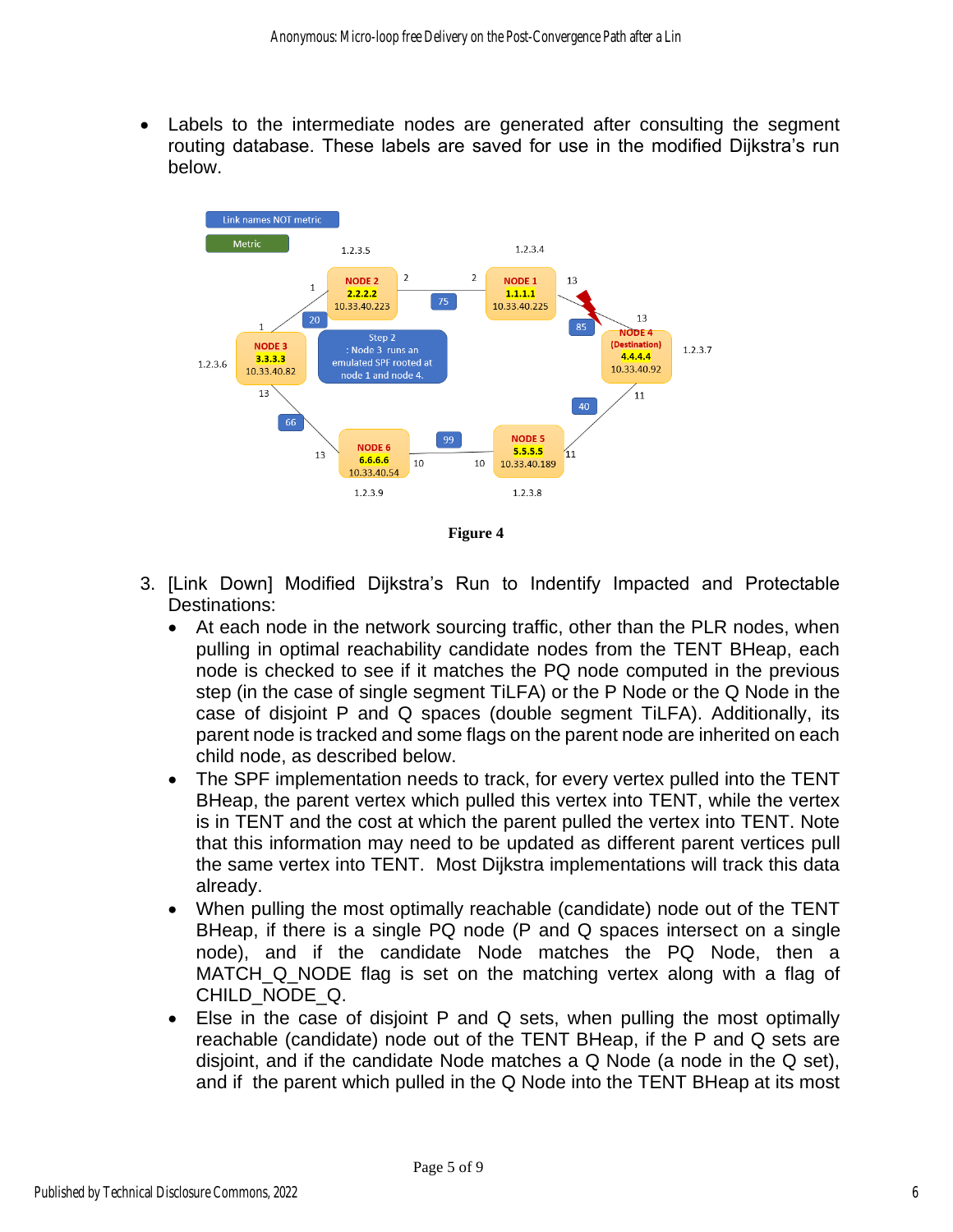optimal cost matches a P Node (a node in the P set), then a MATCH\_Q\_NODE flag is set on the matching vertex along with a flag of CHILD\_NODE\_Q.

- Else, when pulling the most optimally reachable node out of the TENT BHeap, if the parent node has CHILD\_NODE\_Q, then the CHILD\_NODE\_Q flag is set on this vertex as well, by inheritance.
- At the end of the SPF run, vertices which have the CHILD NODE Q flag set qualify for protection, which will also apply to all prefixes attached to the vertex.
- Using the modified Dijkstra SPF listed in the steps above to identify prefixes previously reachable behind the failed link, allows the protection to begin as close to the traffic source as possible, and can protect prefixes in some topologies where the link down event may not result in a changed next-hop or path metric for the prefix's route. As an optimization, we could additionally stipulate that the next-hop or the (cumulative) path metric for any prefix marked eligible for protection in the previous step must have changed across convergence – but this is strictly optional.
- Note that these modifications are during the regular convergence SPF, which must be run for convergence purposes in all cases – there is no additional SPF required by this proposal other than the emulated SPFs at the near and far end as identified in step 2.



**Figure 5**

- 4. Link-down: Installation of Tunnels for Protected Destinations:
	- When generating labels for the destination prefix, labels to loop-free intermediate PQ node or P+Q segment generated in section 3 above are prepended to the destination label, adjusting for PHP cases.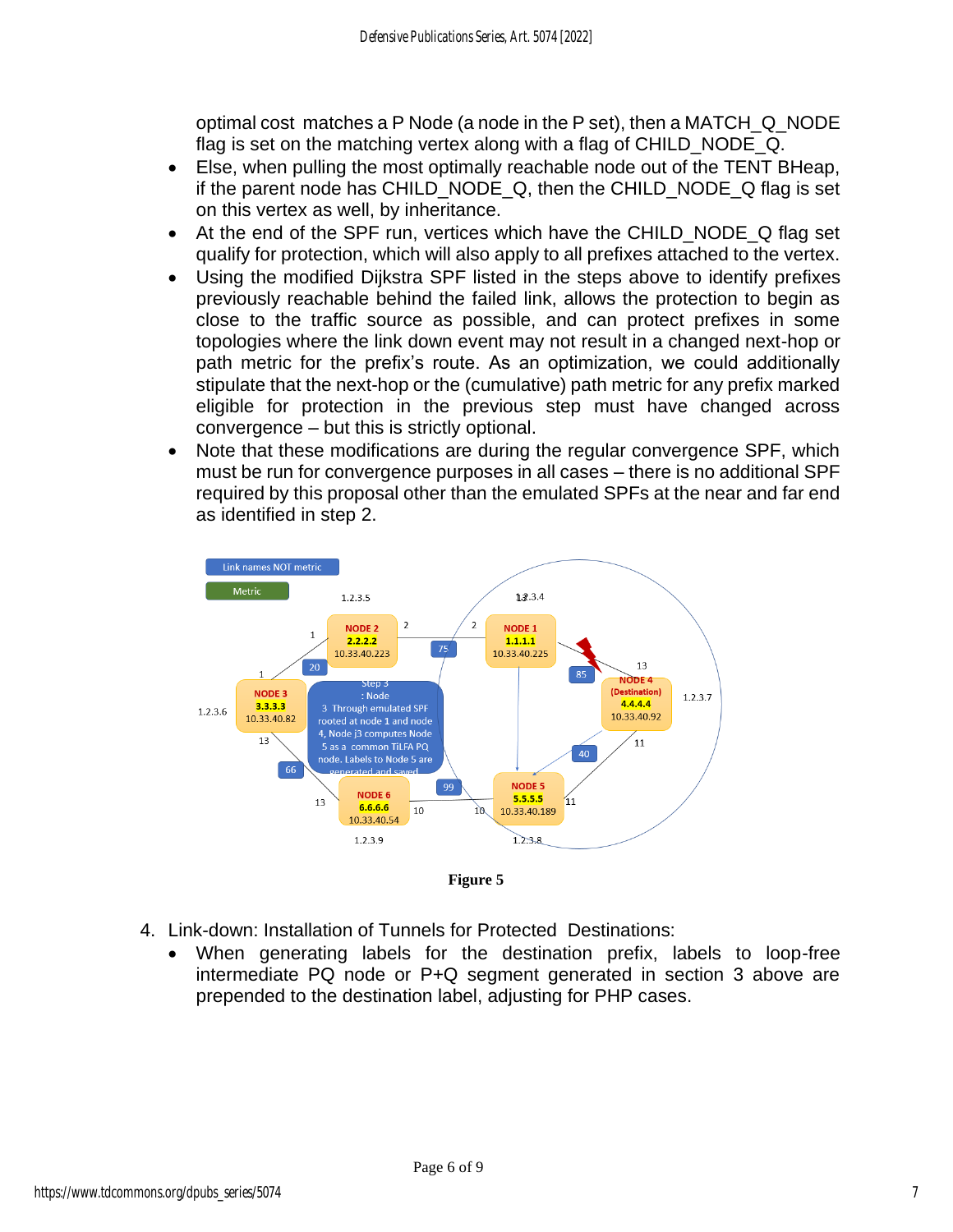



#### **Description of Proposed Solution for Link Up Including Novel Algorithm:**

Identification of Link-Up and Detection of Nearer End:

- A router detects that a remote link has now come up and runs logic to identify the closer end of the link and the farther end of the link by measuring the distance to the nearer and farther end of the link
- Node 3 will detect the Node1-Node4 Link up (via IGP flooding) and will deduce that Node 1 is the closer endpoint to itself. Node 1 is identified as the near-end PLR and Node 4 is identified as the far-end PLR.
- In the event that both ends of the link are seen to be equidistant from this router, no action is taken by this proposal.
- o [Link Up] Modified Dijkstra's Run to compute routes with tunnels through the Link that came up, for prefixes behind it.
	- When pulling in optimal reachability candidate nodes from the TENT BHeap, each node is checked to see if it matches the near-end PLR node (in the case of single segment TiLFA) or the far-end PLR node. Additionally, its parent node is tracked and any flags on the parent node are tracked.
	- The SPF implementation needs to track, for every vertex pulled into the TENT BHeap, the parent vertex which pulled this vertex into TENT, while the vertex is in TENT and the cost at which the parent pulled the vertex into TENT. Note that this information may need to be updated as different parent vertices pull the same vertex into TENT. Most Dijkstra implementations will do this already.
	- When pulling the most optimally reachable node out of the TENT BHeap, if a Node matches the Far-End Node, and if the parent vertices pulling in the Far-End Node into the TENT BHeap is the Near-End node, a flag MATCH\_FAR\_NODE is set on the matching vertex along with a flag of CHILD\_NODE\_FAR.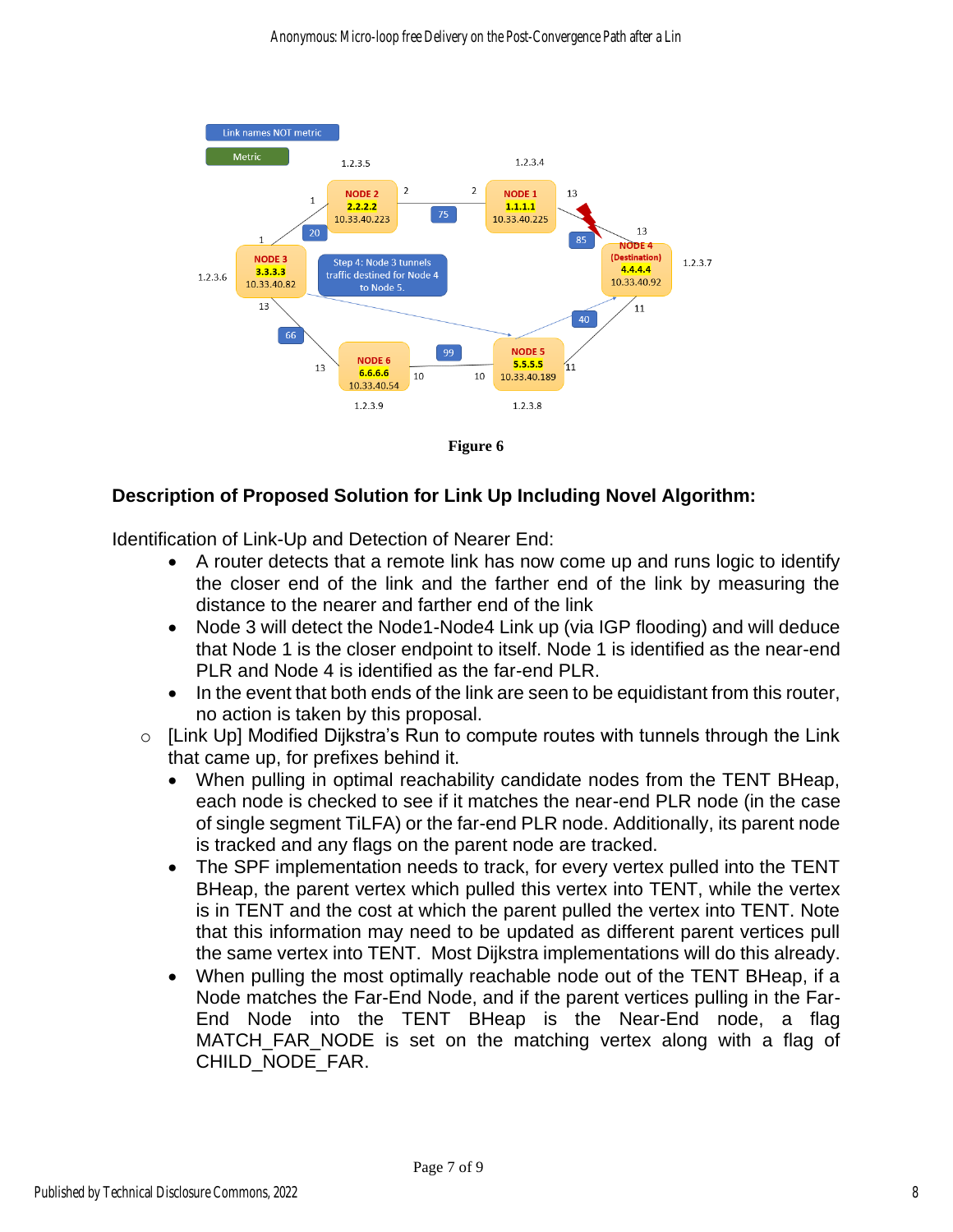- Else, when pulling the most optimally reachable node out of the TENT BHeap, if the parent node has CHILD\_NODE\_FAR, then the CHILD\_NODE\_FAR flag is set on this vertex as well by inheritance.
- At the end of the SPF run, vertices which have the CHILD NODE FAR flag qualify for protection, which will also apply to all prefixes attached to the vertex.
- Using the modified Dijkstra SPF to identify prefixes reachable behind the new link, allows the protection to begin as close to the traffic source as possible, and can protect prefixes in some topologies where the link up event may not result in a changed next-hop or path metric for the prefix's route.
- Note that these modifications are during the regular convergence SPF, which must be run for convergence purposes in all cases – there is no additional SPF required by this proposal for the link up scenario.



**Figure 7**

Link-up Route Handling at the PLR:

When installing routes to the impacted destinations as identified above, the labels to the near-end node and the adjacency sid of the link are pre-pended, adjusting for PHP cases.

It will be appreciated that some embodiments described herein may include one or more generic or specialized processors ("one or more processors") such as microprocessors, digital signal processors, customized processors, and Field-Programmable Gate Arrays (FPGAs) and unique stored program instructions (including both software and firmware) that control the one or more processors to implement, in conjunction with certain nonprocessor circuits, some, most, or all of the functions of the methods and/or systems described herein. Alternatively, some or all functions may be implemented by a state